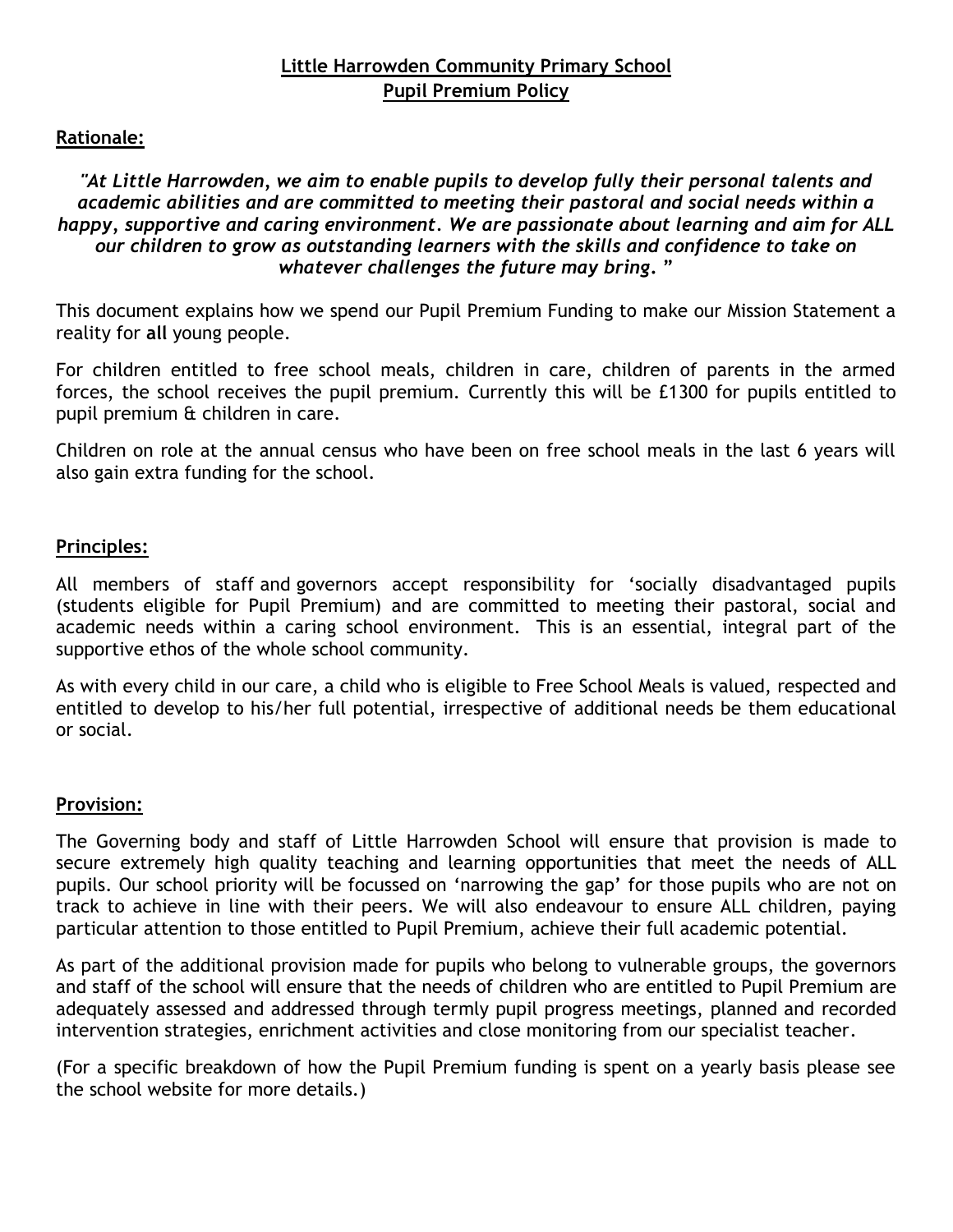## **Ensuring Equality of Access To The Curriculum:**

A key aspect of our ethos at LHCPS is our belief that we need to develop memorable learning experiences. This includes curriculum trips and visits. We also believe that all pupils benefit greatly from a residential experience.

Our enrichment programme is extensive and inclusive. The Pupil Premium will be used to support pupils whose families are on low incomes to access these programmes.

Similarly, whilst residential trips are always designed to be very cost effective, we understand that for some pupils cost could still be a barrier.

A key part of our mission statement focusses on developing the talents of all pupils. We believe that talents such as sport, music, dance and drama will only develop into a lifelong passion if a high quality extended curriculum is provided. The Pupil Premium funding will help ALL pupils access this curriculum and therefore discover and nurture their talents.

### **Supporting Parents:**

Raising a child is never an easy time. The additional stresses provided by financial worries will also impact on this. We believe that providing high quality support to parents of children who are finding it difficult to progress at school can impact greatly on their success and progress. We aim to provide regular meetings where parents can discuss their concerns and jointly identify strategies which can help pupils succeed at home and at school.

### **Reporting:**

It will be the responsibility of the specialist teacher, to produce a report for the Head Teacher and Governors on:

- Detailed analysis of progress and attainment when compared to class and national average
- An detailed outline of provision for interventions and enrichment
- A detailed provision map demonstrating spending per child
- An evaluation of cost effectiveness (spending vs progress) on a yearly basis

Little Harrowden School is committed to ensuring that there is a regularly updated report to parents on how the Pupil Premium funding has been used throughout school on our website. This task will be carried out within the requirements published by the Department for Education.

## **Enrichment Funding**

Each parent/carer will be given 15% of the allotted government funding given to the school for each child entitled to Pupil Premium. This will be issued as a voucher to redeem against enrichment activities such as school trips, music lessons, sports coaching, holiday/breakfast club and residentials. Vouchers will be issued termly and parents are responsible for choosing which enrichment activities their child will take part in. The school reserves the right to award additional funding to individuals at their discretion. Any funding parents choose not to 'spend' during each term may not be carried over and will instead be returned to the Pupil Premium Budget within school.